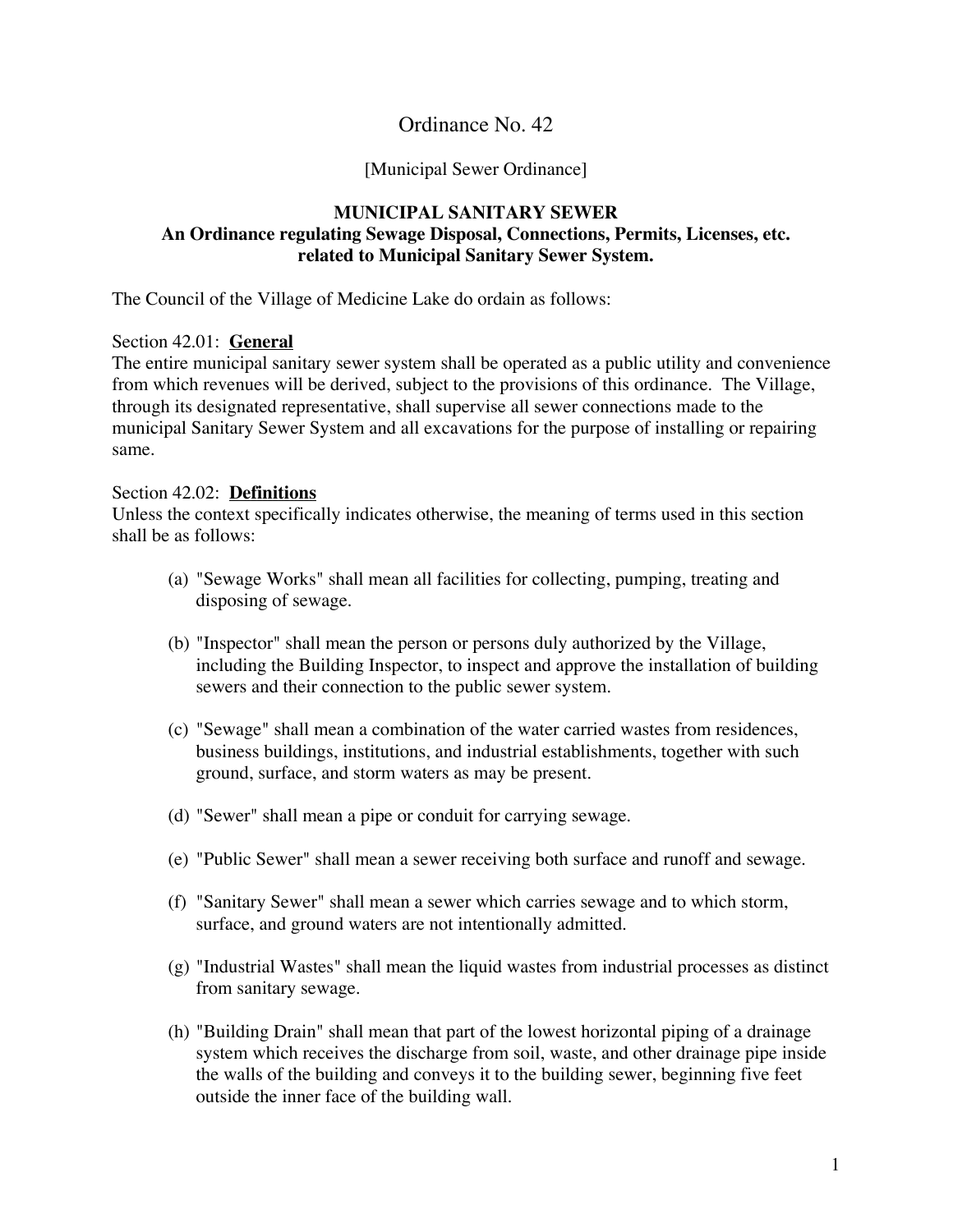- (i) "Building Sewer" shall mean the extension from the building drain to the public sewage or other place of disposal.
- (j) "Person" shall mean any individual, firm, company, association, society, corporation, or group.
- (k) "Plumbing Fixture'' shall mean any fixture through which water flows and is altered chemically or adulterated through usage. Further definition as found in the Minnesota Plumbing Code.
- (l) "Cleanout" shall mean an opening through which lines may be cleaned. The cleanout must not be used except to clean lines. In no instance will any surface or storm water be permitted into cleanout.

## Section 42.03: **Certain Deposits Unlawful**

It shall be unlawful for any person to place, deposit, or permit to be deposited in an unsanitary manner upon public or private property within the Village of Medicine Lake, or in any area under the jurisdiction of said Village, any human or animal excrement, garbage, or other objectionable waste which ordinarily would be regarded as sewage or industrial wastes.

### Section 42.04: **Certain Discharges Unlawful**

It shall be unlawful to discharge to any natural outlet within said Village, or in any area under the jurisdiction of said Village, any sanitary sewage, industrial waste, or other polluted waters, except where suitable treatment has been provided in accordance with subsequent provisions of this section.

### Section 42.05: **Certain Sewage Facilities**

Except as hereinafter provided, it shall be unlawful to construct or maintain any privy, privy vault, septic tank, cesspool, or other facilities intended or used for the disposal of sewage.

### Section 42.06: **Certain Facilities Required—Owner's Duties**

- (a) The owner of all houses, buildings or properties used for human occupancy, employment, recreation or other purposes situated within the Village and rebutting any street, alley or right-of-way in which there is now located or may in the future be located a public sewer of the Village, is hereby required at his expense to install suitable toilet facilities therein.
- (b) The owner of all houses, buildings or properties where cesspools and septic tanks have been in existence prior to the construction of the sanitary sewer, shall connect with the public sewer when such septic tanks and cesspools are in need of repairs, or reconstruction, or, in any event, not later than December 31, 1968.
- (c) Where a public sanitary or combined sewer is not available under the provisions of subsection 42.06, the building sewer shall be connected on a private sewage disposal system complying with all requirements of Ordinance No. 42.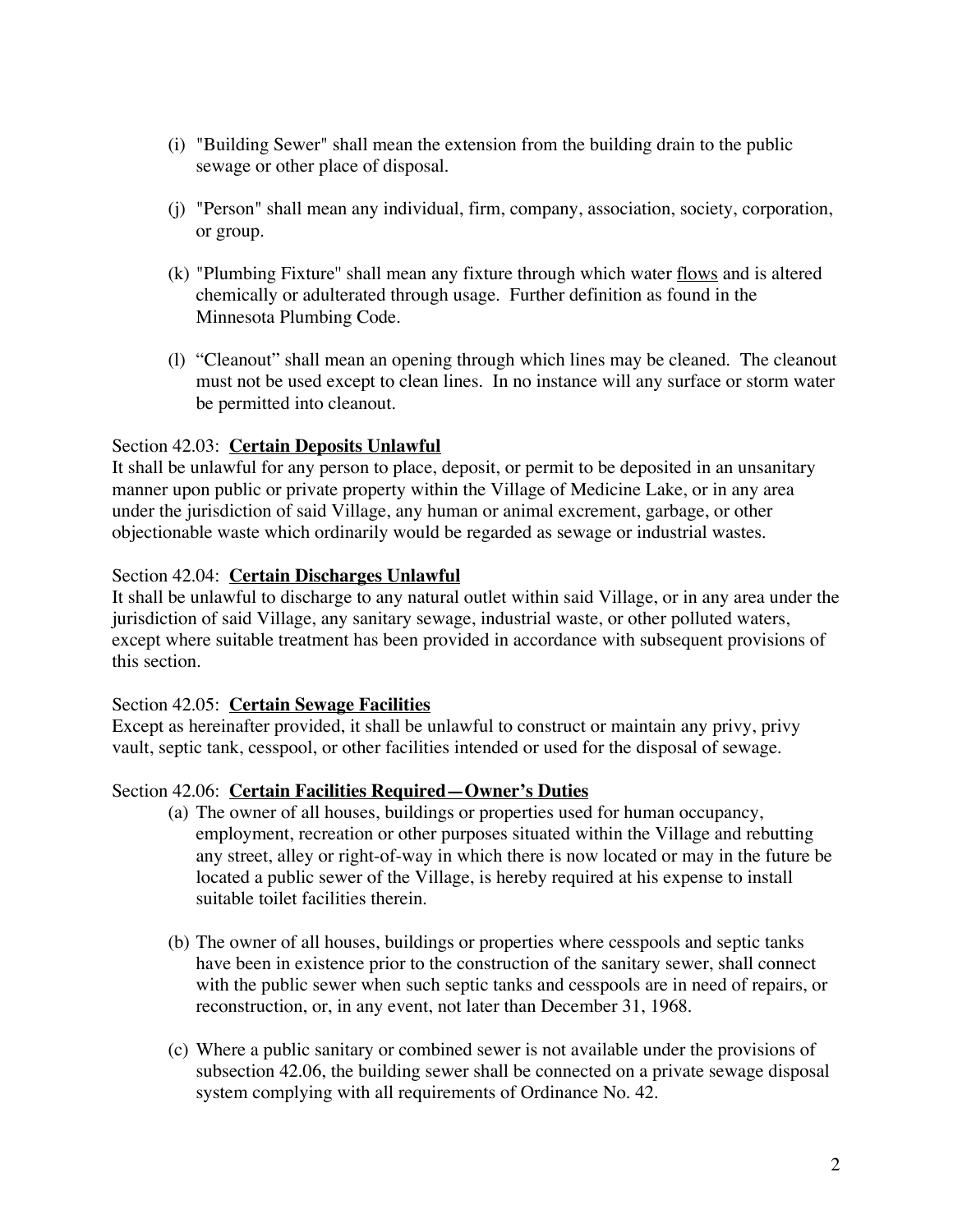(d) At such time as a public sewer becomes available to a property served by a sewage disposal system and a direct connection is made to the public sewer in compliance with this section, any septic tanks, cesspools and similar private sewage disposal facilities shall be abandoned and filled with suitable material.

## Section 42.07: **Regulation of the Operation of Private Facilities—Owner's Duties**

- (a) Contents of septic tanks or cesspools may be pumped into the building sewer pipe at the property line, provided that a screen is placed at the inlet to said pipe to prevent obstructions from entering the system. Backfilling above the cover level of any cesspool, septic tank or similar tanks, or any building sewer, shall not commence until permission has been granted by the Inspector.
- (b) The owner shall operate and maintain the private sewage disposal facilities in a sanitary manner at all times, at no expense to the Village.
- (c) No statement contained in this section shall be construed to interfere with any additional requirements that may be imposed by the Health Officer.

## Section 42.08: **Permit Required for Building Sewers**

No unauthorized person shall uncover, make any connections with or openings into, use, alter, or disturb any public sewer or appurtenances theerof without first obtaining a written permit from the Village of Plymouth Plumbing Inspector.

### Section 42.09: **Bond Required—Amount—Conditions**

Before a permit may be issued for excavating for plumbing in any public street, way or alley, the person applying for such permit shall have executed unto the Village and deposited with the Village Clerk a corporate surety in the sum of \$2,000.00 conditioned that he will perform faithfully all work with due care and skill, and in the authority of any laws of the Village pertaining to plumbing. This bond shall state that the person will indemnify and save harmless the Village and the owner of the premises against all damages, costs, expenses, outlays and claims of every nature and kind arising out of unskillfulness or negligence on his part in connection with plumbing, or excavating for plumbing as prescribed in this section. Such bond shall remain in force and must be executed for a period of one (1) year except that on such expiration it shall remain in force as to all penalties, claims and demands that may have accrued thereunder prior to such expiration.

## Section 42.10: **Insurance Required—Amount—Filing**

In addition to the corporate surety required in subsection 42.09 above, the person applying for such permit shall have deposited with the Village Clerk insurance policies insuring the Village of Medicine Lake and all persons who may be concerned against property damage in the sum of at least \$25,000.00 and shall also deposit with said Village Clerk a policy of public liability insurance with a coverage of not less than \$100,000.00 for each person and \$300,000.00 for each accident.

## Section 42.11: **Classes of Building Sewer Permits—Applictions—Forms**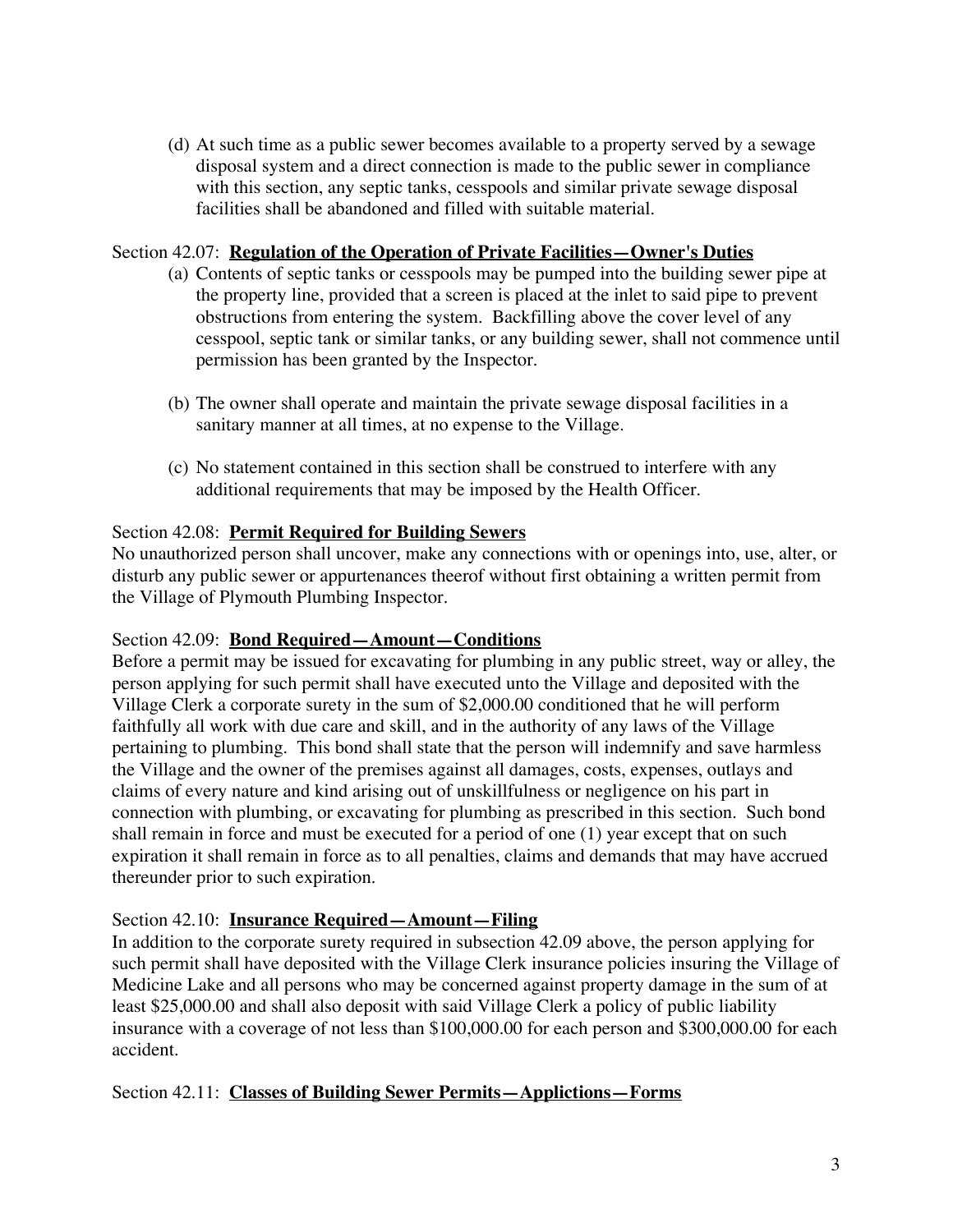There shall be two (2) classes of building sewer permits, (1) for residential and commercial service, and (2) for service to establishments producing industrial waste. In either case, the owner or his agent shall make application on a special form furnished by the said Village.

## Section 42.12: **Supplemental Information to Permit Applications**

The permit applications shall be supplemented by any plans, specifications or other information considered pertinent in the judgment of the Inspector.

## Section 42.13: **Fees**

A permit and inspection fee of Ten Dollars (\$10) for a residential building sewer permit and Twenty Dollars (\$20) for a commercial and industrial building sewer permit shall be paid to the Plymouth Village Clerk at the time the application is filed. Additional inspections for a residential building sewer shall require the payment of a Seven Dollar and Fifty Cent (\$7.50) fee, and such additional inspections for commercial and industrial building sewers shall require an additional Ten Dollars (\$10) fee.

## Section 42.14: **Installation Costs—Indemnification of Village**

All costs and expense incident to the installation and connection of the building sewer shall be borne by the owner. The owner or the person installing the building sewer for said owner shall indemnify said Village from any loss or damage that may directly or indirectly be occasioned by said installation.

## Section 42.15: **Separate and Independent Sewers Required—Exceptions**

A separate and independent building sewer shall be provided for every building. Exceptions will be allowed only by special permission granted by the Village Council.

# Section 42.16: **Use of Old Building Sewers**

Old building sewers or portions thereof may be used in connection with new buildings only when they are found on examination and test by the Plymouth Plumbing Inspector to meet all requirements of this Ordinance.

## Section 42.17: **Artificial Lifting Required in Certain Buildings—Certain Equipment Prohibited**

In all buildings in which any building drain is too low to permit gravity flow to the public sewer, sanitary sewage carried by such drains shall be lifted by approved artificial means and discharged to the building sewer. No water operated sewage ejector shall be used.

Section 42.18: **Inspection and Connection of Building Sewers—Notice—Supervision** The applicant for the building sewer shall notify the Plymouth Village Inspector when the building sewer is ready for inspection and connection to the public sewer.

# Section 42.19: **Regulation of Excavation**

All excavations for building sewer installation shall be adequately guarded with barricades and lights so as to protect the public from hazard. Streets, sidewalks, parkways and other public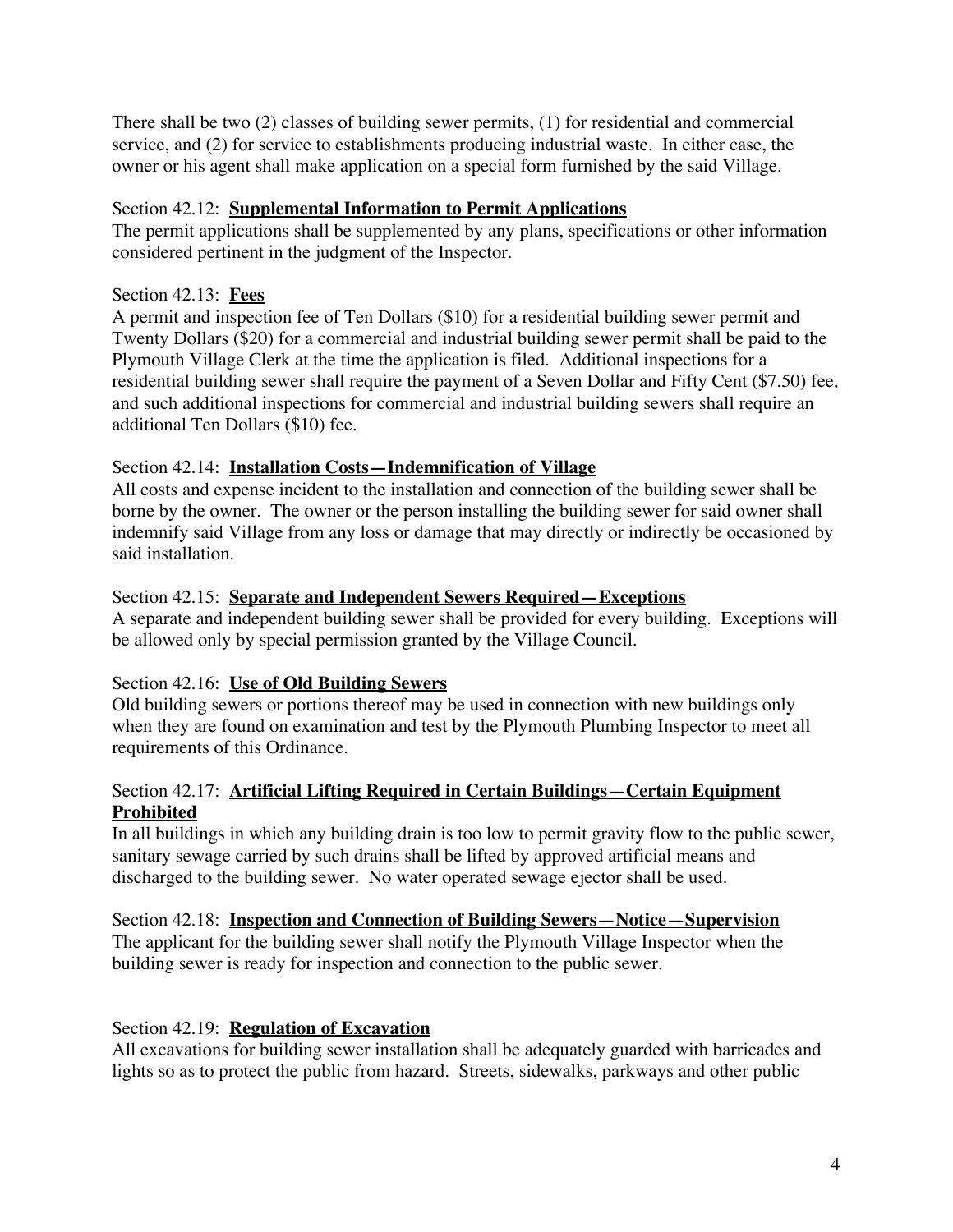property disturbed in the course of the work shall be restored in a manner satisfactory to the said Village.

## Section 42.20: **Approved Connections—Types—When Used**

(1) Approved types of commercial and industrial service connections shall be one of the following:

- (a) Type 1. Wye branches installed in the main sewer at the time of construction. Connections to existing wye branches shall be made with an approved type of joint material either with PVC pipe or proper cast iron adaptor. The connection shall be completely watertight. No connection shall be allowed to any damaged wye branch. If damage occurs during the making of the connection, the wye branch shall be taken out of the main sewer by the plumber and replaced by another undamaged wye.
- (b) Type 2. Connections of the saddle type installed in the main sewer. Connection of this type shall be made in a smooth, round hole, saw cut into the main sewer pipe. The fittings used in the connection shall be the standard PVC wye of proper size which shall be connected to the main sewer with PVC solvent and clamped in place until firmly set. The joint shall be watertight and there shall be no protrusion of the fitting or service pipe inside the main sewer.
- (c) Type 1 connections may be used in existing sanitary sewers when wye branches previously installed are readily and conveniently available. If existing wye branches cannot be found readily or are not located properly for providing the needed service, Type 2 connections shall be made. When new sanitary sewers are constructed Type 1 connections may be made in cases where the connection to the house is made during construction and before backfilling of the sanitary main sewer trench. No wye branches shall be installed and covered up for future use. Type 2 connections shall be made in all cases where house services are installed subsequent to construction and backfilling operations.

(2) House service connections shall be made with either heavy duty cast iron pipe with neoprene gasket connections or PVC (Polyvinyl Chloride) plastic pipe conforming to commercial standards CS272-65 and bearing the seal of approval of the National Sanitation Foundations, (NSF-DWV). Such pipe must be connected to the building drain at its point of exit from the building unless heavy duty cast iron pipe is already in use from the building to the septic tank or cesspool, in which case the connection may be made at the septic tank or cesspool.

(3) When any service connection is placed across peat or other unstable soil having a depth in excess of four feet, bridging using four foot lengths of 2" x 6" planks shall be placed three feet on center under the service pipe. In the event that the peat or other unstable soil is four feet or less in depth, then such peat or other unstable soil must be removed and a stabilized base be placed to the pipe invert.

(4) Alignment. No building sewer shall contain bends or a combination of bends which at any point shall be greater than 45 degrees, and no more than four bends, regardless of angle,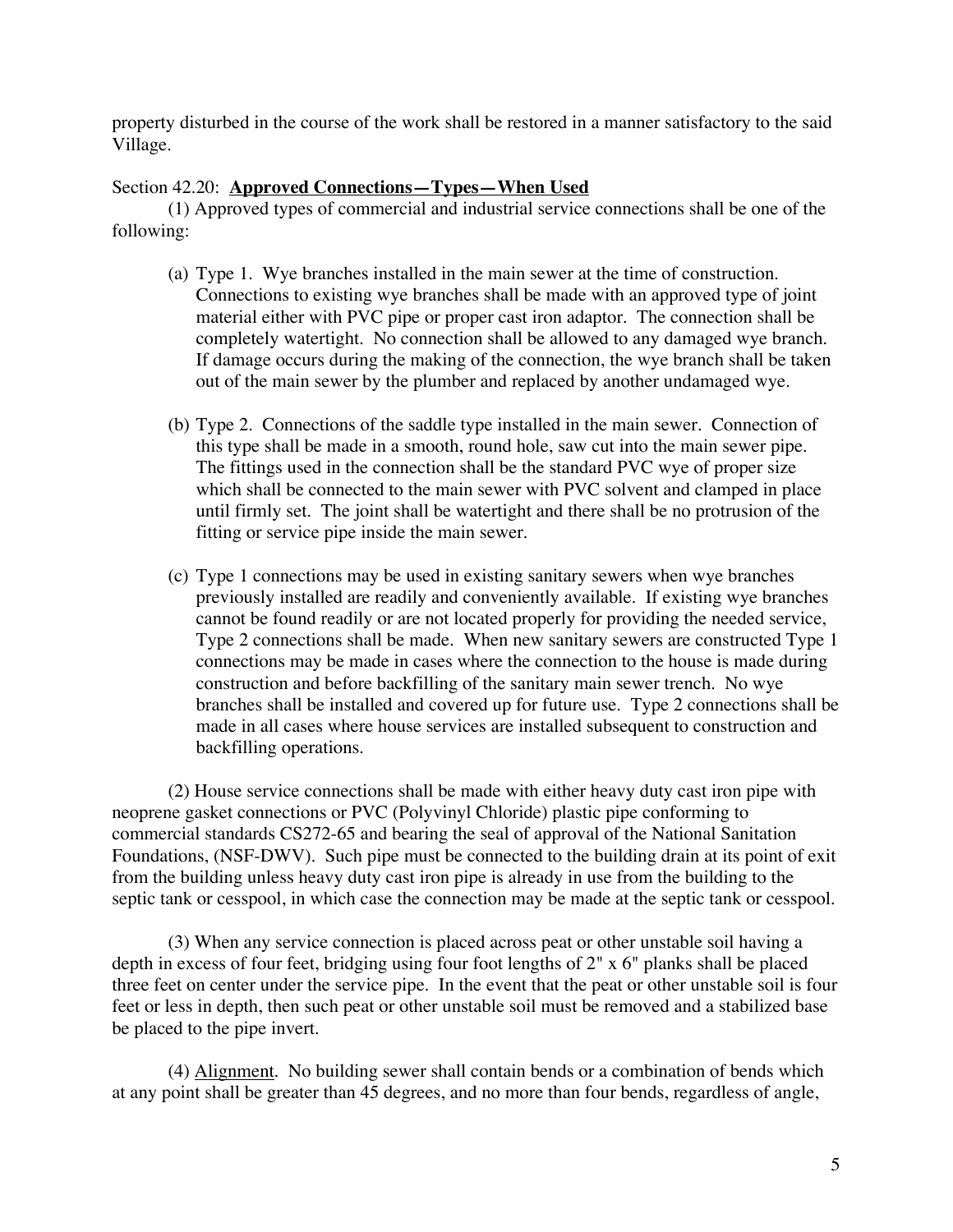shall be permitted in any single building sewer, except where manholes are constructed at such points and in manner as directed by the Village Inspector. No building sewer shall be laid parallel to any bearing wall or footing unless further distant than three feet from any such bearing wall or footing. No connecting sewer shall be laid within twenty feet of any well. If no cleanout is provided then one with a minimum 4" opening must be provided outside of the house within 3 feet of the foundation or before the first bend. On long runs a cleanout must be provided each 75 feet. Changes can be made with the approval of the Council.

(5) Cover. The minimum cover over building sewer connections shall be five (5) feet in order to prevent freezing. Where five feet is not practical at the building then five feet shall be attained as soon as possible. All such connections must be approved by the Village Inspector before work commences. Wherever possible the cover shall be maintained at seven (7) feet.

## Section 42.21: **Certain Uses of Sewers Prohibited**

- (a) No person shall discharge or cause to be discharged any storm water, surface water, ground water, roof runoff, sub-surface drainage, cooling water or unpolluted industrial process waters to any sanitary sewer.
- (b) No person shall discharge or cause to be discharged to any public sewer, any harmful waters of wastes, whether liquid, solid or gas, capable of causing obstruction to the flow in the sewers, damage or hazard to structures, equipment and personnel of the sewerage works, or other interferences with the proper operaton of the sewage works.

## Section 42.22: **Approval Required for Admission in Sewers of Harmful or Objectionable Materials**

The admission into the public sewers of any waters or wastes having harmful or objectionable characteristics shall be subject to the review and approval of the Inspector who may prescribe limits on the strength and character of these waters and wastes. Where necessary, in the opinion of the Inspector the owner shall provide at his expense, such preliminary treatment as may be necessary to treat these wastes prior to discharge to the public sewer. Plans, specifications and any other pertinent information relating to proposed preliminary treatment facilities shall be submitted for the approval of the said Inspector and of the State Board of Health and no construction of such facilities shall be commenced until said approval is obtained in writing. Where preliminary treatment facilities are provided for any waters or wastes, they shall be maintained continuously in satisfactory and effective operation by the owner at his expense.

### Section 42.23: **Control manholes—When Required—Use**

When required by the Inspector, the owner of any property served by a building sewer carrying industrial wastes shall install and maintain at his expense a suitable control manhole in the building sewer to facilitate observation sampling and measurement of the wastes. All measurements, tests, and analysis of the characteristics of waters and wastes shall be determined in accordance with "Standard methods for the Examination of Water and Sewage", and shall be determined at the control manhole or upon suitable samples taken at said control manhole. In the event that no special manhole has been required, the control manhole shall be considered to be the nearest downstream manhole in the public sewer to the point at which the building sewer is connected.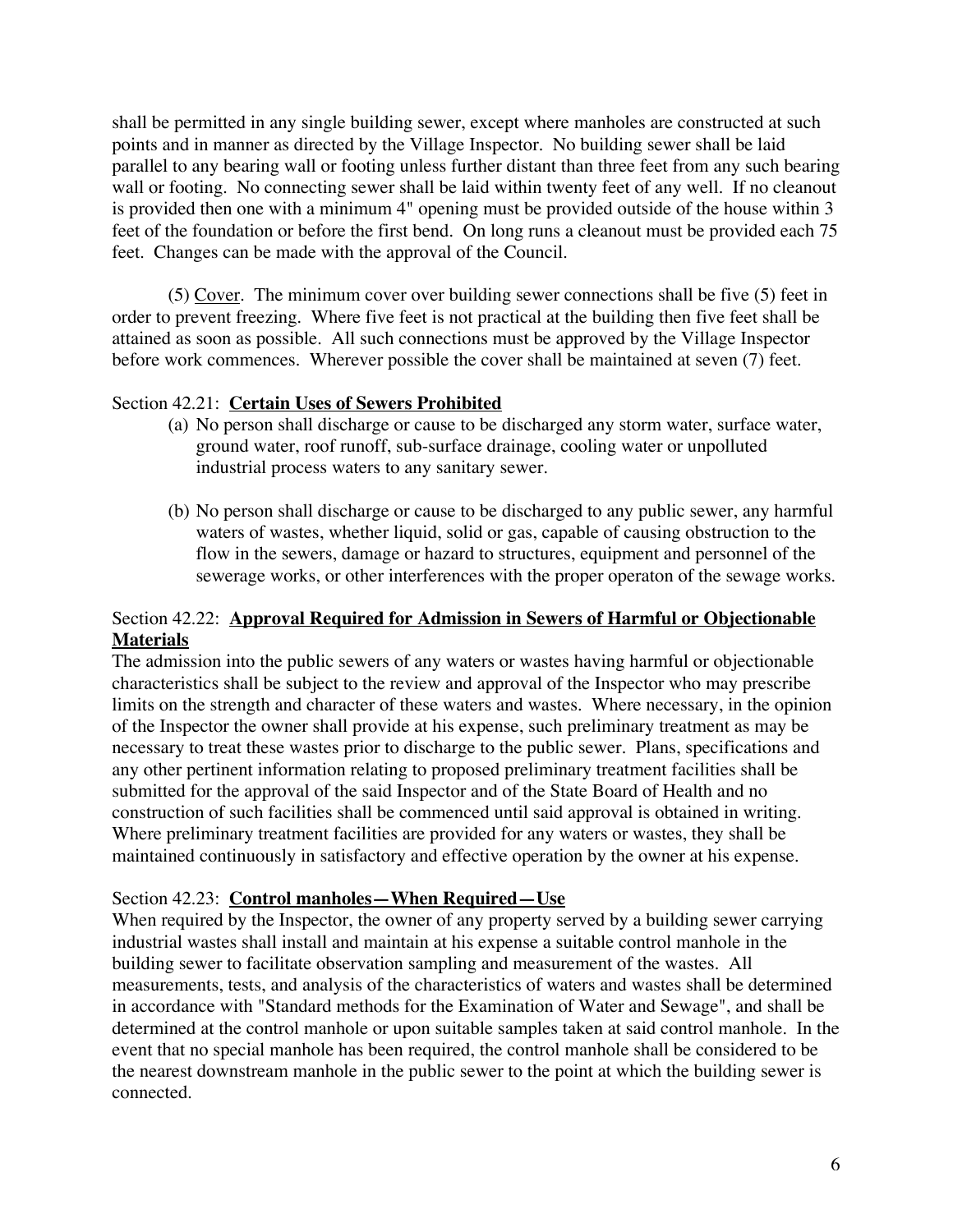## Section 42.24: **Grease, Oil and Sand Interceptors—When Required—Use**

Grease, oil and sand interceptors shall be provided when, in the opinion of the said Inspector, they are necessary for the proper handling of liquid wastes containing grease in excessive amount, or any flammable wastes, sand and other harmful ingredients except that such interceptors shall not be required for private living quarters or dwelling units. Where installed, they shall be maintained by the owner, at his expense, in continuously efficient operation at all times.

### Section 42.25: **Tampering with Municipal Sewage Works as Disorderly Conduct**

No unauthorized person shall maliciously, willfully, or negligently break, damage, destroy, uncover, deface or tamper with any structure, appurtenance or equipment which is a part of the municipal sewage works. Any person violating this provision shall be subject to immediate arrest under charge of disorderly conduct.

### Section 42.26: **Power and Authority of Inspectors**

The Inspector and other duly authorized employees of the Village bearing proper credentials and identification shall be permitted to enter upon all properties for the purpose of inspections, observation, measurement, sampling, and testing, in accordance with the provisions of this section.

### Section 42.27: **Name of Violation—Time to Cease Violations**

Any person found to be violating any provision of this section except subsection 42.21, shall be served by the Village with written notice, stating the nature of the violation and providing a reasonable time limit for the satisfactory corrections thereof. The offender shall, within the period of time stated in such notice, permanently cease all violations.

### Section 42.28: **Rates and Charges**

A. (1) For sewer service and the availability thereof, any person connecting premises to the public sewer shall pay the rates and charges established therefore from time to time, by Council resolution. In addition to all other charges, each permit to connect shall be accompanied by a special connection fee equal to the frontage assessment for the sewers in the abutting street or right-of-way plus \$400.00 for each equivalent residential unit, or equivalent, to be connected before December 13, 1973. After this date the unit charge will be \$460.00. Said special connection fee shall be reduced by the amount of any special assessments against the premises at the time of construction of sewers in abutting streets and right-of-way. All such special connection fees shall be paid into the bond redemption fund for payment of principal and interest on bonds issued for sanitary sewer purposes or, if there are no bonds outstanding, into the general fund of the Village to reimburse advances made to the sanitary sewer system by the Village.

(2) In respect to property which shall be connected with the Village sewer system for the discharge and disposal of any waste unusual in either character or amount, then, in addition to all applicable charges hereunder, the Village Council reserves the right to impose such supplemental sewage rate charge as said Village Council shall determine is reasonable and warranted on the basis of all relevant factors.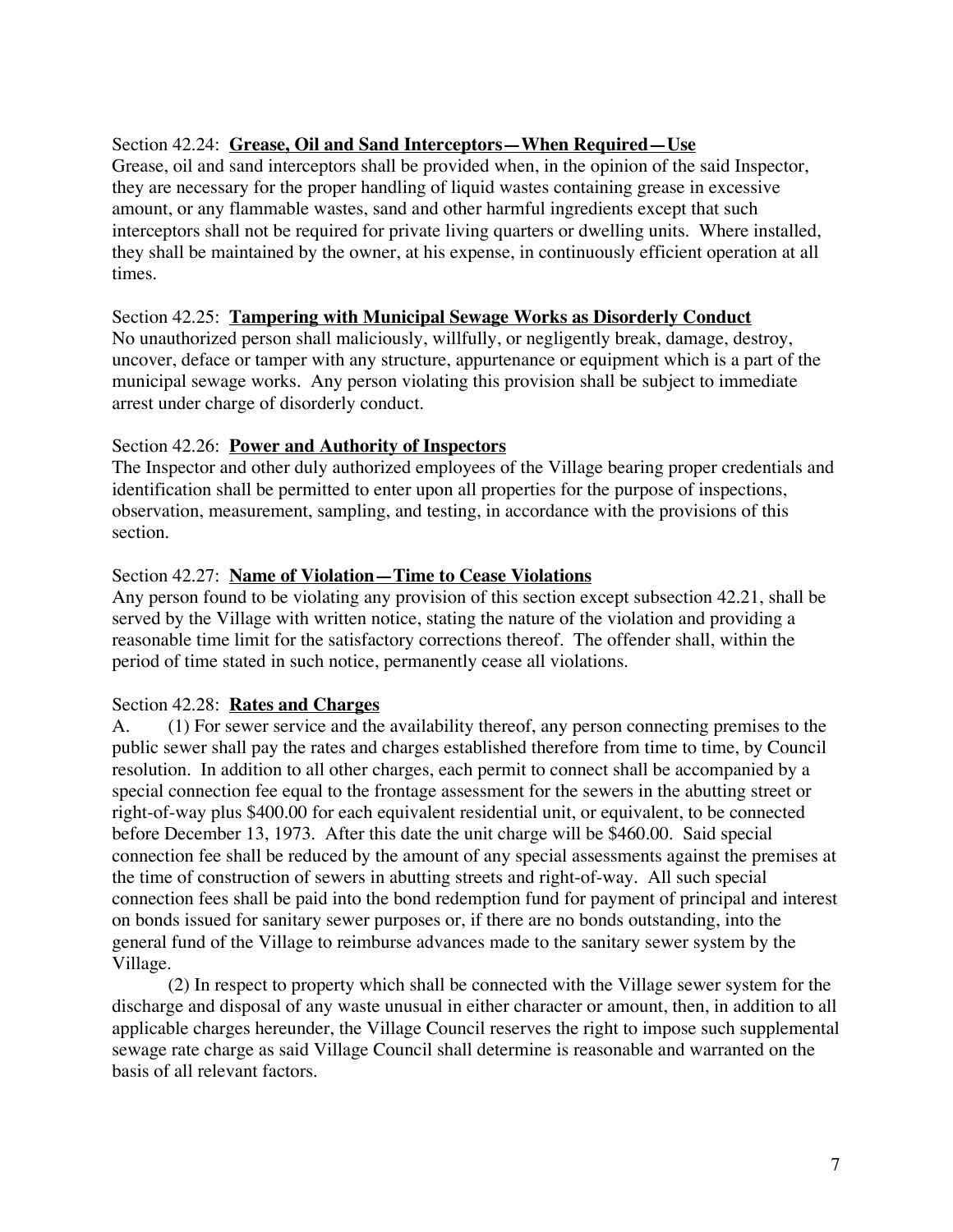(3) The Village Council may, by its Resolution, provide that any charge for sewer connection, as provided by Section A (1) above, be transmitted to the County Auditor to be extended on the proper tax lists of the County to be payable in not more than Twenty (20) annual installments of principal plus 6% annual interest on the unpaid balance from year to year, and to provide further that all connection charges and interest collected by the County Treasurer there from shall be paid over to the Village Treasurer in the same manner as other municipal taxes.

(4) Certification as to Assessments. No permit shall be issued to tap or connect with any sewer of the Village either directly or indirectly from any lot or tract of land unless the Village Clerk shall have certified:

- (a) That such lot or tract of land to be served by such connection or tap has been assessed for the cost of construction of the sewer with which the connection is made, or
- (b) If no assessment has been levied for such construction cost, that proceedings for levying such assessments have been or will be commenced in due course, or
- (c) If no assessment has been levied and no assessment proceedings will be completed in due course, but a sum equal to the portion of the cost of constructing said sewer which would be assessable against said lot or tract has been paid to the Village.

(5) The charges established pursuant to this Ordinance shall be a lein on the real estate benefited thereby and against which same is established, and shall be of equal rank with the liens or taxes levied under the general laws of the State, and shall become due and payable as fixed by the Resolution establishing such charges. Such charges may also at the option of the Village be enforced against the owner, lessee, or occupant of the property benefited by the connection service, or availability of service, or against all of them in a civil action without the waiver of other remedies.

B. Statements for sewer rental charges for the preceding quarterly period shall be mailed to each customer at such dates as prescribed by the Village Council. Said statements shall be due and payable to the Vilage Treasurer on or before the  $15<sup>th</sup>$  of the month following date of bill.

C. Any amounts due hereunder for sewage charges may be collected in an action brought for that purpose in the name of the Village; or the Village Clerk may certify to the County Auditor the amounts due for sewer charges, including penalty together with the legal description of the premises served and the County Auditor shall thereupon enter such amount with the tax levy on said premises collectible with the taxes for the next ensuing year.

## Section 42.29: **Liability for Damages Caused by Violation**

Any person violating any of the provisions of this section shall become liable to the Village for any expense, loss or damage occasioned the Village by reason of such violation. In addition to liabilities incurred, any person violating any provision of this Ordinance shall be guilty of a misdemeanor and upon conviction thereof, shall be punished by a fine not to exceed \$100.00 or by imprisonment in the workhouse not to exceed 30 days.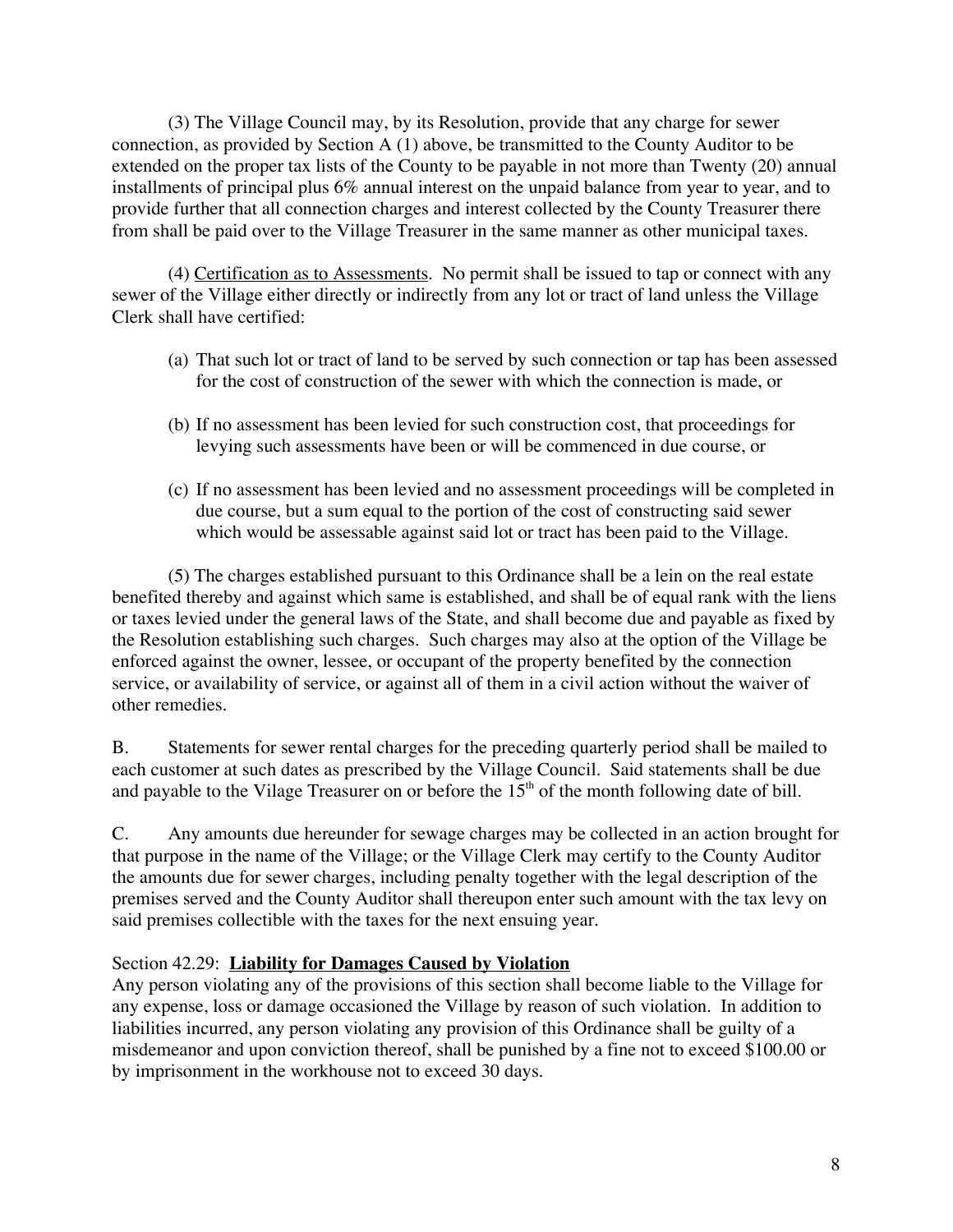#### Section 42.30: **Adoption of the Minnesota Plumbing Code by Reference**

(1) The Minnesota Plumbing Code adopted by the Minnesota State Board of Health on July 20, 1937 and as amended on May 9, 1939, January 14, 1947 and October 16, 1951, is hereby adopted by the Village by reference and is made a part hereof as though fully set forth herein. Three (3) copies of said Minnesota Plumbing Code shall be marked as "official copies" and filed for reference and inspection in the office of the Village Clerk.

(2) Amendment of Article I of Code. Article I of said Minnesota Plumbing Code is hereby amended by adding the following sections thereto:

Sec. 24 - The term "Municipality" means the Village of Medicine Lake.

Sec. 25 - The word "Council" means the Council of the Village of Medicine Lake.

Sec. 26 - The word "Clerk" means the Clerk of the Village of Medicine Lake.

Sec. 27 - The word "Inspector" means the person or persons employed or engaged by the Council and assigned responsibility for administration of this Ordinance.

(3) Amendment of Article X of Code. Article X of said Minnesota Plumbing Code is hereby amended by adding the following thereto:

Sec. 128 - The building sewer or building drain shall be so located or shall be provided with a branch line that will facilitate a connection, at a later date, to a municipal sewer system. This building sewer or branch shall be at a sufficiently low elevation to drain the lowest plumbing fixture or floor drain in the building.

### (4) Licensing.

- (a) No person, firm or corporation shall engage in the business of installing and constructing plumbing or plumbing systems within the municipality without first obtaining a license from the State of Minnesota to carry on such occupation and furnish evidence to the Village Clerk that the surety bond required by the State of Minnesota has been posted.
- (5) Permits.
- (a) No person, firm or corporation shall install, alter or extend any individual plumbing or plumbing system in the municipality without first obtaining a permit therefor from the Council for the specific installation, alteration or extension. At the time of applying for said permit, the applicant shall pay a fee therefore of \$15.00. Each plumbing fixture in excess of ten (10) shall be subject to an additional \$1.25 fee. Such permits shall be valid for a period of six (6) months from date of issue. Failure to obtain a permit prior to such installation, alteration or extension shall cause the permit fee to be doubled.
- (b) Application for permits shall be made in writing upon printed blanks or forms furnished by the Council and shall be signed by the applicant.